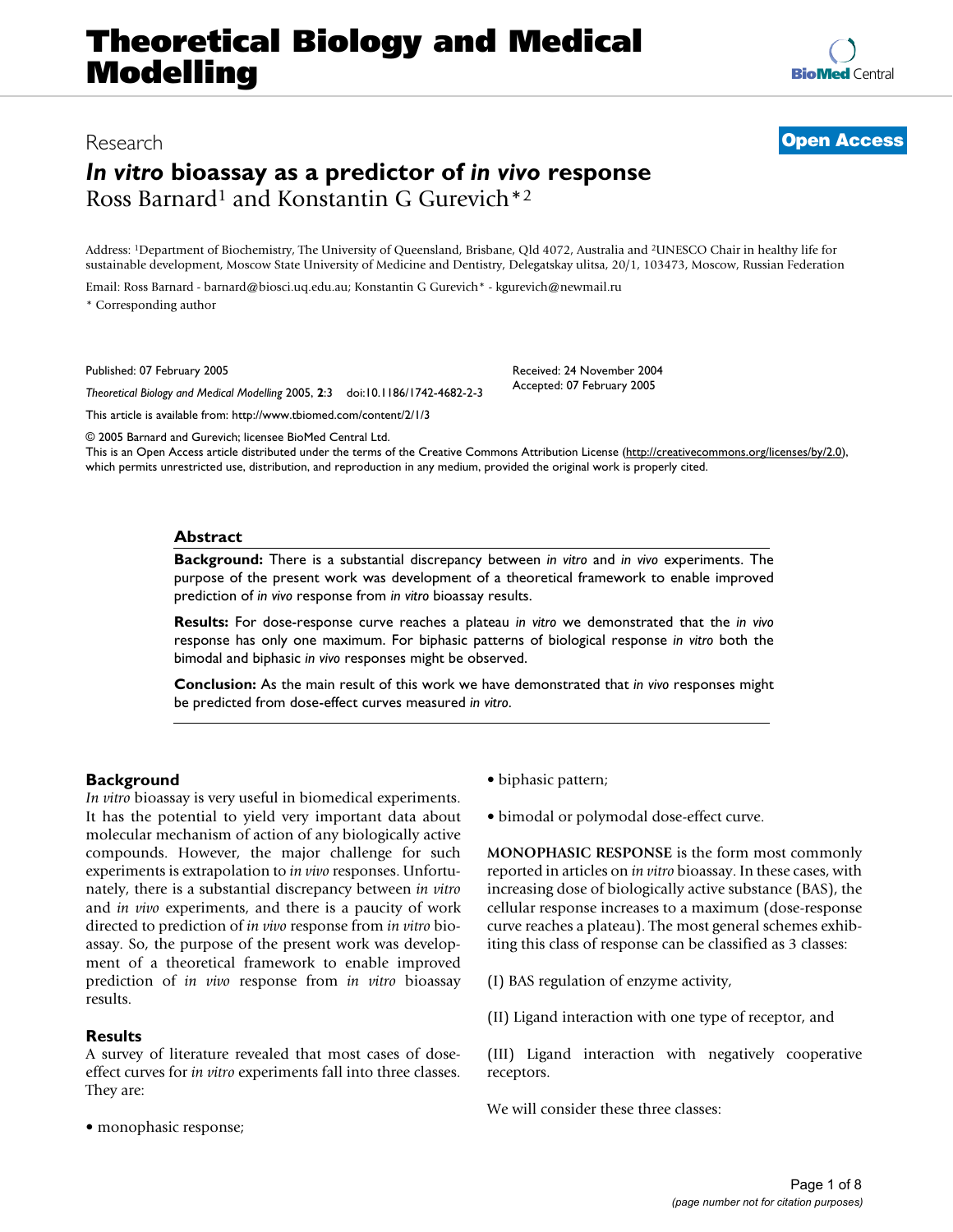(I): BAS might regulate enzyme activity. It might be:

• substrate:

 $E+S \leftarrow \rightarrow ES \rightarrow E+P \rightarrow cell$  *response*, (scheme 1)

where *E* is enzyme, *S* is substrate, *ES* is enzyme-substrate complex, *P* is product. Cellular response is suggested to be proportional to product concentration.

Scheme (2) approximates the classic Michaelis scheme [1].

• enzyme activator (*A*)

 $E+S \leftarrow \rightarrow ES \rightarrow E+P \rightarrow cell$  *response* 

 $E+A \leftarrow \rightarrow EA$  (scheme 2)

 $EA + S \leftarrow \rightarrow EAS \rightarrow EA + P \rightarrow cell$  *response increasing*,

Scheme (3) is characteristic of many BAS. The majority of these groups are vitamins and minerals, which are known to be enzyme cofactors and serve to increase enzyme activity.

• enzyme inhibitor (*I*)

 $E + S \leftarrow \rightarrow ES \rightarrow E + P \rightarrow cell$  *response* 

 $E+I \leftarrow \rightarrow EI \rightarrow no$  *cell response*, (scheme 3)

For example, there is the large class of drugs, whose action can be described with the help of scheme (4). This class is called "inhibitors of angiotensin-converting enzyme". These drugs are commonly used for hypertension treatment and prevention [2].

(II) Ligand interaction with one type of receptors:

 $L+R \leftarrow \rightarrow LR \rightarrow cell$  *response* (scheme 4)

where *L* is ligand (BAS), *R* is receptor, *LR* is ligand-receptor complex.

Scheme (4) is "classic" receptor theory as described by Clark (1937) [3].

For example, kinetic schemes of such type were proved in the case of estrogen regulation of gene expression [4], apolipoprotein AI, CII, B and E synthesis [5].

(III) Ligand interaction with negative cooperative receptors

 $L+R \leftarrow \rightarrow LR$ 

 $L+LR \leftarrow \rightarrow L_2R \rightarrow cell$  *response* (5)

where  $L_2R$  is complex ligand-receptor complexes.

Scheme (5) is characteristic for insulin receptors [6].

Kinetic equations for schemes  $(1)$ – $(5)$  are well known  $[7]$ . They include "classic" Michaelis [1] and Clark [3] equations. It can be shown, due to the first order Taylor series, equations for the schemes  $(1)$ – $(4)$  can be re-formulated from particle counter theory as:

$$
\gamma = B^*x/(1+A^*x) \qquad (6)
$$

and for scheme (5):

 $y = B^*x^2/(1+A^*x^2)$  (7)

where *x* is incoming signal (*x* is BAS concentration). For scheme (1) *x* is substrate concentration, for scheme (2) it is activator concentration, for scheme (3) it is inhibitor concentration, for schemes (4) and (5) it is ligand concentration. *y* is cellular response for the *in vitro* system. *A* and *B* are scaling coefficients.

The BAS concentration in the whole organism changes as a function of time according to equation (14) (see Methods.) i.e.

$$
x(t) = C(t) = C_0[exp(-k_{el}\pi) - exp(-k_1t)] \qquad (8)
$$

We used equation (8) as the incoming signal, substituted this into equations (6) and (7) and solved analytically using Math Cad 8 graphing software (MathSoft Inc., Cambridge, MA, USA) to predict *in vivo* responses for monomodal *in vitro* dose-effect curves for schemes (1)–(5). We used illustrative values from works [8,9] and demonstrated that for such *in vitro* dose-effect curves, the *in vivo* response has only one maximum (fig. [1](#page-2-0)).

We define β (degree of conjugation) as the proportion of BAS that is free of binding proteins and is available to interact with cognate receptors. The larger is β, the larger the proportion of "free" BAS (see Methods). For equation (6) the value of this maximum is increasing as  $\beta$  increases; for equation (7) this value is maximum for mid-range β values.

#### *BIPHASIC PATTERNS OF BIOLOGICAL RESPONSE*

In this case, in *in vitro* experiments the low doses of BAS stimulate cellular response, and the high doses inhibit it. So, a maximum is observed on the dose-response curve. The most common kinetic schemes for such response are: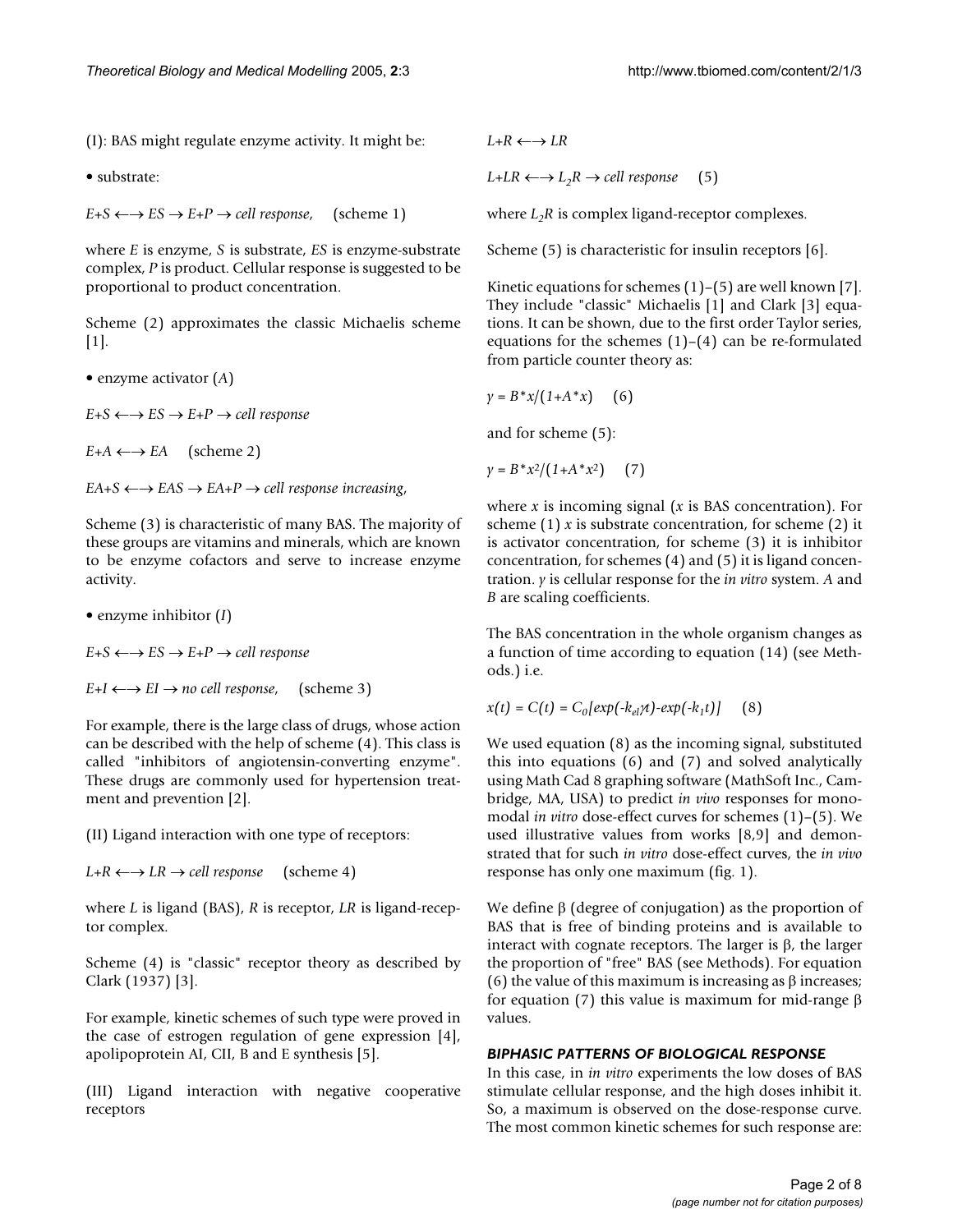<span id="page-2-0"></span>

*In vivo response for monophasic dose-effect curves measured <i>in vitro*. B = 1. a) equation (6), b) equation (7).  $k_{el}$  = 0.0714 1/min,  $k_1$  = 0.0277 1/min,  $C_0$  = 1 nM,  $\gamma$  = β. Illustrative values for fig. 1, 2, 4 taken from Veldhuis et al., (1993) [8] and similar to those measured by Baumann et al., (1987)<sup>9</sup> for the clearance of growth hormone (GH).

- *Negative back loop* (substrate and product inhibition):
- a) *E+S* ←→ *ES* → *E+P* → *cellular response*
- $ES+S \leftarrow \rightarrow ES_2$  (9)
- b) *E+S* ←→ *ES* → *E+P* → *cellular response*
- $ES + P \leftrightarrow ESP$
- Such schemes are characteristic of glucose metabolism [1].
- Presence of two receptor types: one type stimulates cellular response, another type inhibits it.
- *L+R* ←→ *LR* → *"positive" cellular response*
- $L+R'$  ←  $\rightarrow$  *LR'*  $\rightarrow$  *"negative" cellular response* (10)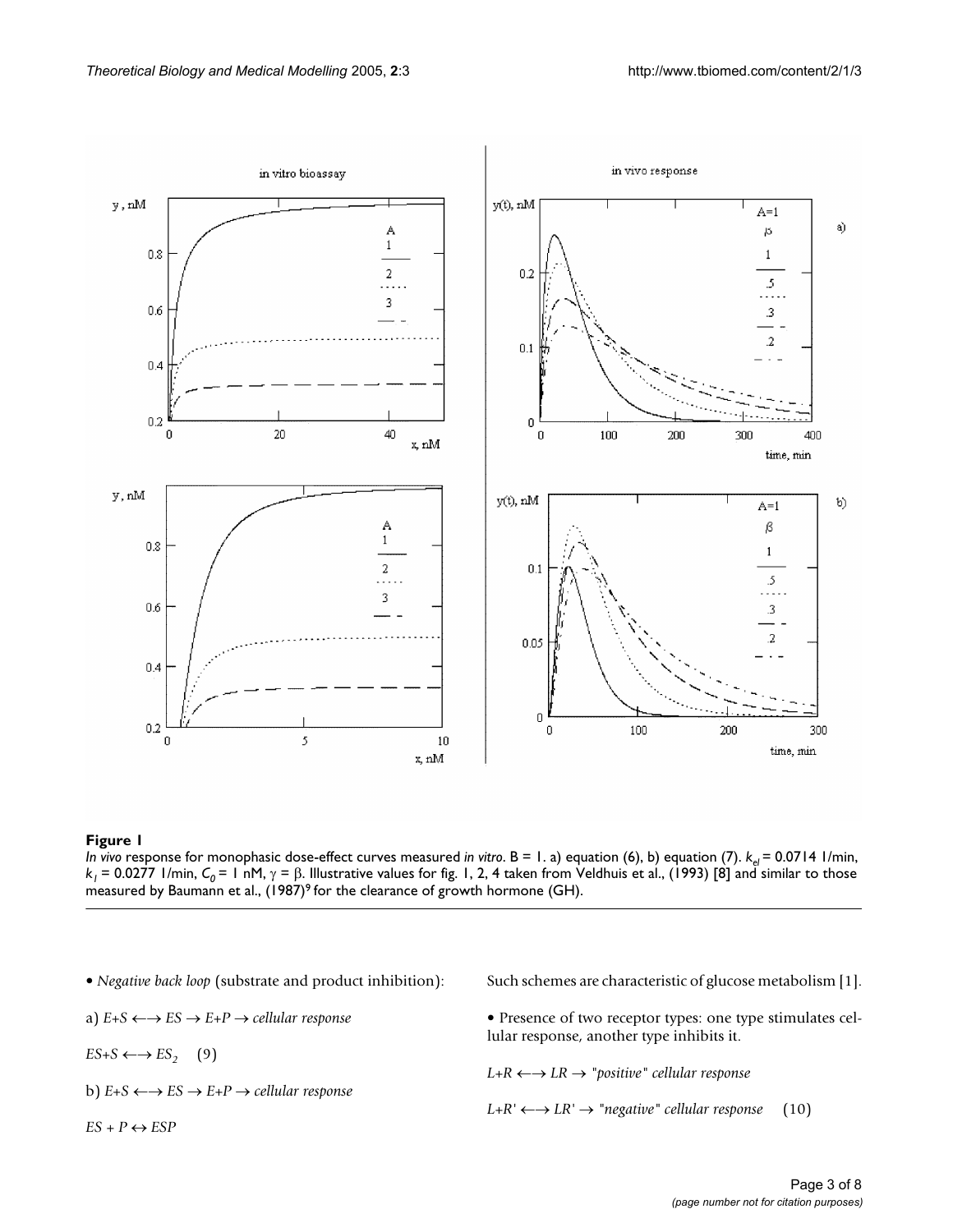where *R* are receptors of the first type, *R'* are receptors of the second type, *LR*, *LR*' are ligand-receptor complexes with different receptor types.

This mechanism has been proven for estrogen regulation of nitric oxide synthase (activity in the rat aorta [10]; protein pS2 expression in hormone-dependent tumors [11] and so on.

• Desensitization of cellular receptors

*L+R* ←→ *LR* → *positive cellular response*

 $LR \rightarrow$  *decrease in receptor number* (11)

It has been suggested, that mechanism (11) is basic for drug tolerance [7]. For example, this mechanism was described for uretal cell stimulation by 17-β-estradiol. Before estradiol treatment, expression of estrogen receptors mRNA in cells was much higher then after 12-days estradiol administration [12]. It is well known that endogenous opioid receptors become down regulated after chronic exposure to exogenous opioids [13] and receptor down-regulation has often been observed to follow acute exposure to hormones including growth hormone [14].

• Change of effector's molecule conformation:

*"Active" conformation* + *ligand suplus* ←→ *"Passive" conformation* (12)

Scheme (12) was suggested by Bootman and Lipp (1999) [15] for Ca<sup>++</sup> regulation of 1,4,5-trisphosphate activity. The authors suggested that  $Ca^{++}$  surplus induces a change in Ca++-channel conformation from "open" or "active" to "closed" or "passive" [15].

For schemes (9)–(12), due to the first order Taylor series, this kinetic equation can be derived:

 $y = A^*x^*exp(-B^*x)$  (13)

Using equation (13), we obtained a prediction of *in vivo* biphasic dose-effects curves (fig. [2](#page-4-0)). As is apparent from the figure, the magnitude and the analytical appearance of *in vivo* response is affected by the dose of BAS and its degree of conjugation (β). Both the bimodal and biphasic *in vivo* responses might be observed for biphasic doseeffect curves. Changes of dose of BAS concentration or its conjugation with blood proteins (or their concentration) might dramatically change the form of *in vivo* response. For the simulations shown in Figure [2](#page-4-0) we used values for  $k_{el}$  and  $k_1$  and blood volume (4.9 liters) based on measurements by Baumann et al. (1987) [9] and Veldhuis et al. (1993) [8] for growth hormone secretion, clearance and

pulsatility. Polymodal biological responses are commonly observed in biological systems. It has been demonstrated, that in some experimental systems, administration of a single, bolus dose of hormone produces a polymodal response [16].

Bimodal dose-effect curves are usually observed for BAS with regulatory activity [17,18]. The mechanism of their formation is still unclear. From our point of view, bimodal dose-response curve might be described by superposition of two biphasic dose-effect curves with different *B* value. This might be observed in cascade system of signal transduction and amplification. If *x* regulate intermediate *z* formation in biphasic way with  $B_1$ , and *z* has biphasic response on *y* formation with  $B_2$ , then if  $B_1 \lt B_2$ , summary dose-effect curve (*y* concentration from *x*) is bimodal (fig. [3](#page-5-0)). Differences in  $B_1$  and  $B_2$  value define the maximum points. For example, with *B*<sub>2</sub> increasing, the interpeak distance will also increase.

For systems, which have bimodal dose-effect curve *in vitro*, the polymodal response *in vivo* is observed (fig. [4](#page-6-0)). The form of this response might be change to "seems constant" due to BAS concentration of β value. The differences of maximum values are observed, this differences is timedependent: the highest maximum is observed with the longest observation. It might be demonstrated, that with change of *B2* value to 20, only bimodal *in vivo* response will be observed. So, the form and the value of maximums are dependent from the dose of BAS and degree of conjugation.

### **Discussion**

Analogues of hormones are commonly used in medicine for hormone replacement therapy (for example in postmenopausal women), for oral contraception, as anabolic drugs, for asthma therapy and so on [2]. But engineered modifications of hormones, growth factors or their analogs are likely to differ from the native analogues in their affinity for binding proteins. In view of this, an important practical consequence of our simulations results are that the testing of newly designed hormones in *in vivo* systems (with endogenous binding proteins) will require measurements of acute biological response at multiple concentration and time points. For longer-term responses requiring protein synthesis (such as a secretion of body mass or longitudinal bone growth), it could be argued that such multiple time point studies would not be as important. However, in so far as long term biological responses are the consequence of critical initial events which may require threshold concentrations of free hormone, or repeated patterns of hormone exposure over prolonged periods [16,19], this assumption may not be justified.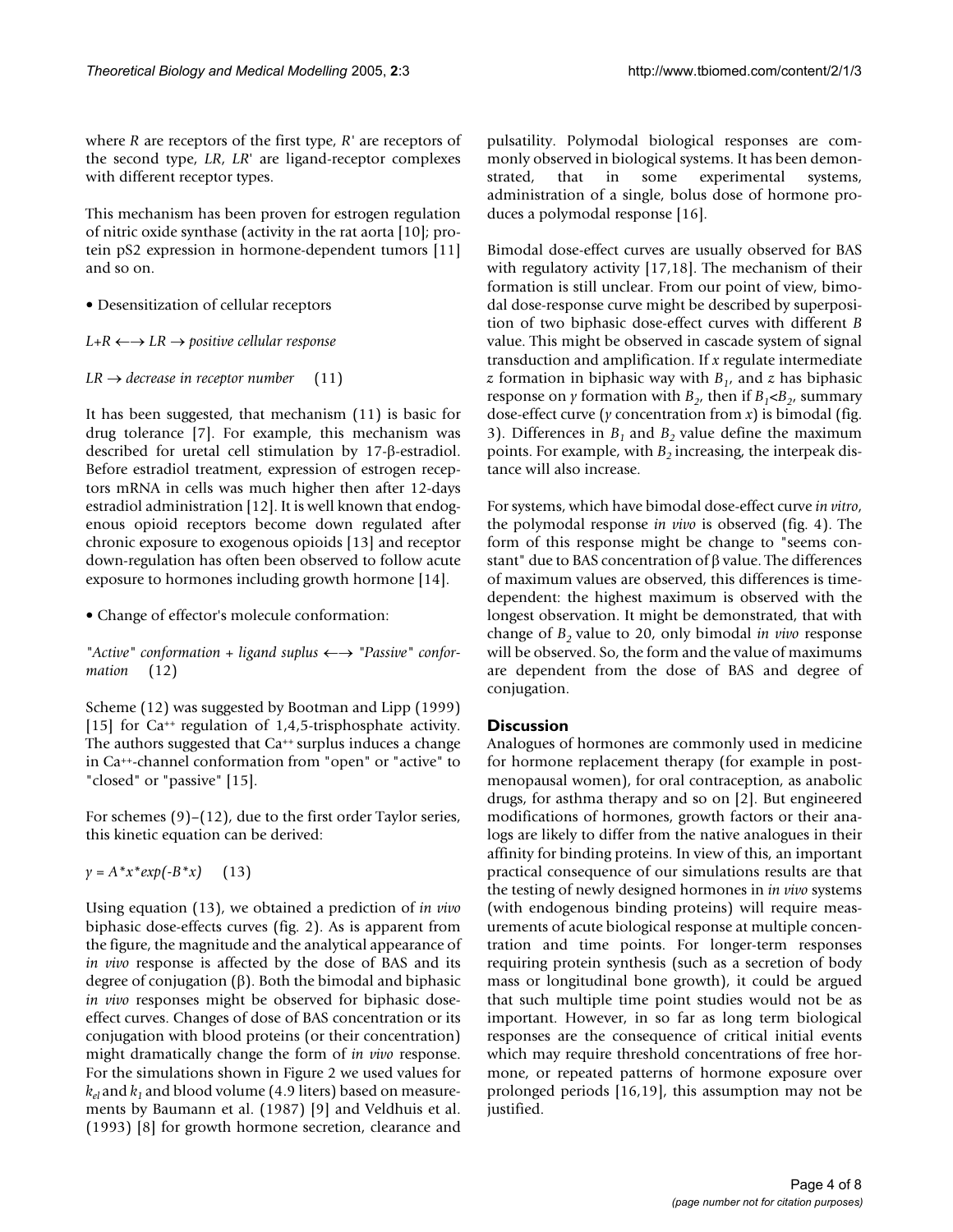<span id="page-4-0"></span>

*In vivo response for biphasic dose-effect curves measured in vitro. B = 1. a) variation of*  $\beta$ *,*  $C_0 = 1$  *nM, b) variation of*  $C_0$ *,*  $\beta = .388$ *. k<sub>el</sub>* = 0.0714 1/min,  $k_1$  = 0.0277 1/min,  $γ = β$ .

Another application of our work may be the study of hormone functions in glandular tumour disorders. With these disorders, there is usually serious metabolic or hormonal dysfunction. From our point of view, it may be not only due to gland biosynthesis of abnormal hormone. Tumour-produced hormones may not differ structurally from their normal analogues. The dysfunctional occurs due to abnormal concentrations of hormones, which are synthesised by tumours. As it follows from our results,

changes in concentrations can dramatically change the form and value of biological response. On the other hand, in many tumour disorders the concentrations of binding proteins are changed. For example, in ovarian carcinoma the changes of sex binding protein and ratio free/bound sex hormones (β) are observed [20]. As follows from our results, this can dramatically change the biological response to such hormones, i.e. apparent biological functions. So with testing *in vitro* such hormones seems to be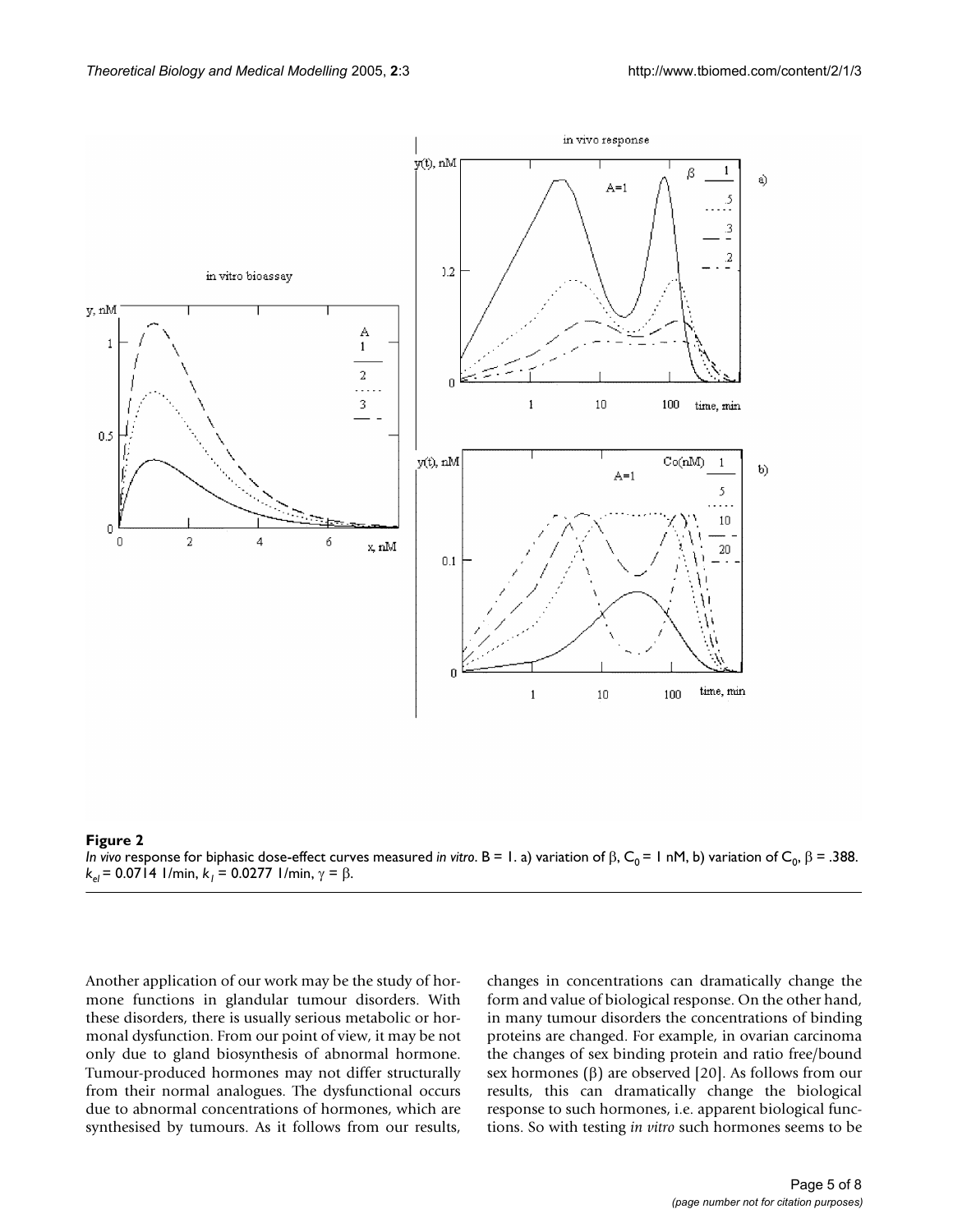<span id="page-5-0"></span>

Possible mechanism of bimodal dose-effect curve formation for *in vitro* systems. a) intermediate *z* formation as function of *x* concentration,  $B_1 = 1$ , b) final product *y* formation as function of *z* concentration,  $B_2 = 5$ , c)summary dose-response curve. See comments in the text of the article.

normal (and they may be normal), but *in vivo* they may have abnormal effects due to changes of their binding protein concentration, or ratio free/bound hormone.

#### **Conclusion**

So, as a result of this work we have demonstrated that *in vivo* responses might be predicted from dose-effect curves measured *in vitro*. For monophasic curves, *in vivo* response is proportional to BAS concentration. For the most complex *in vitro* curves, the value and the form of *in vivo* response depends in a predictable way on the dose of BAS and its degree of conjugation.

#### **Methods**

To obtain the discussed results we used linear pharmacokinetics model:

| Place of | <b>Blood</b> |
|----------|--------------|
| infusion | compartment  |



where:  $m_1(t)$  mass of biologically active substance (BAS) in the place of infusion,  $m_2(t)$  mass of BAS in compartment (blood),  $k_l$ , $k_{el}$  constants of hormone diffusion from place of infusion to blood and excretion form blood (accordingly).

Many of biologically active substances are conjugate into complexes with blood proteins (for example: GH, nerves growth factor, IGF-1):

 $B+P \Leftrightarrow KHP$  (15)

where *B* is BAS, *P* is blood protein, *BP* is BAS-protein complex, *K* is dissociation constant.

For many BAS, concentration of free (not bound with blood proteins) BAS is equal to:

 $[B] \approx β[B_0]$  (16)

where β is constant ("degree of conjugation"), [*B*] is concentration of free BAS,  $[B_0]$  is initial concentration of BAS. If β = *1* then BAS dose not conjugate with protein. If β = *0* then all BAS is in conjugate form.

It may be that only conjugate BAS (for example, bilirubin), or only unconjugated BAS can be excreted form the blood (for example, sex hormones). This means that for scheme (14) the law of mass action will be written in the next way:

$$
dm_1/dt = -k_1m_1, m_1(0) = M
$$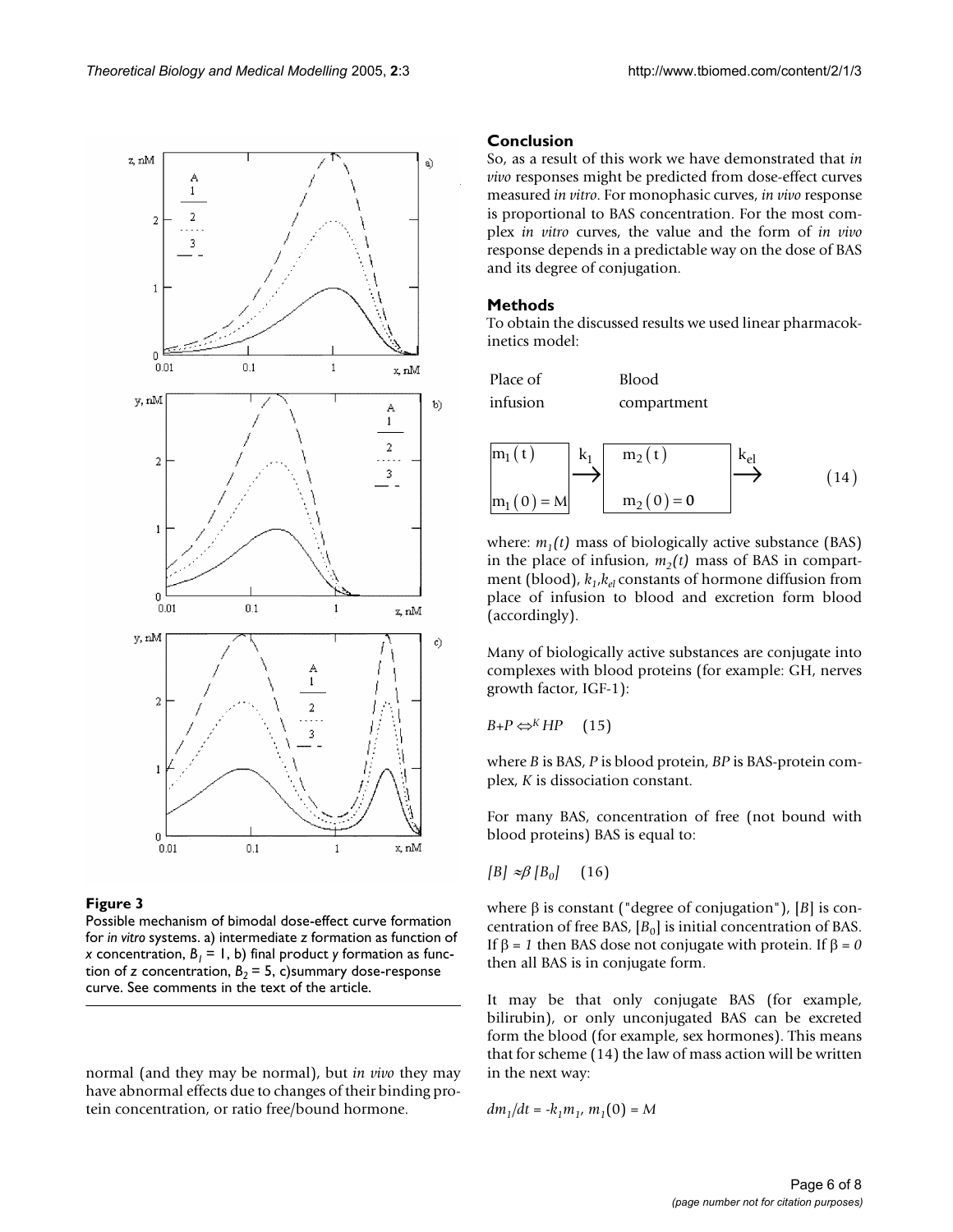<span id="page-6-0"></span>

*In vivo response for bimodal dose-effect curves measured <i>in vitro*.  $B_1 = 1$ ,  $B_2 = 5$ . a) variation of β, C<sub>0</sub> = 1 nM, b) variation of C<sub>0</sub>,  $β = .388$ .  $k_{el} = 0.0714$  1/min,  $k_1 = 0.0277$  1/min,  $γ = β$ .

 $dm_2/dt = k_1m_1 \cdot \gamma k_{el}m_2, m_2(0) = 0$  (17)

where  $γ$  is a constant.  $γ = 1-β$  if only conjugate form of BAS can be excreted and  $\gamma = \beta$  if only unconjugated form is excreted.

But γ is a constant with respect to *t*: γ = *const(t)*. This means that solution of system (17) is:

$$
C(t) = C_0[exp(-k_{ely}t) - exp(-k_1t)] \qquad (18)
$$

where *C(t)* is BAS concentration in the blood compartment  $(C = m_2/V, V = \text{const}$  (about 5 liters) is blood volume),  $C_0$  is seems initial BAS concentration  $(C_0 = M/V)$ .

## **References**<br>1. Lehninger A

- 1. Lehninger AL, Nelson DL, Cox MM: **Principles of biochemistry.** Worth Publish: NY; 1982:1013.
- 2. Gilman AG: **The pharmacological basis of therapeutics.** McGrawHill: New York, St Louis, San Francisco; 1996:1141.
- 3. Clark AJ: **General Pharmacology.** In *Handbuch der Experimentellen Pharmakologie, supplement 4* Edited by: Heubner W, Schuller J. Springer Verlag: Berlin; 1937:4-190.